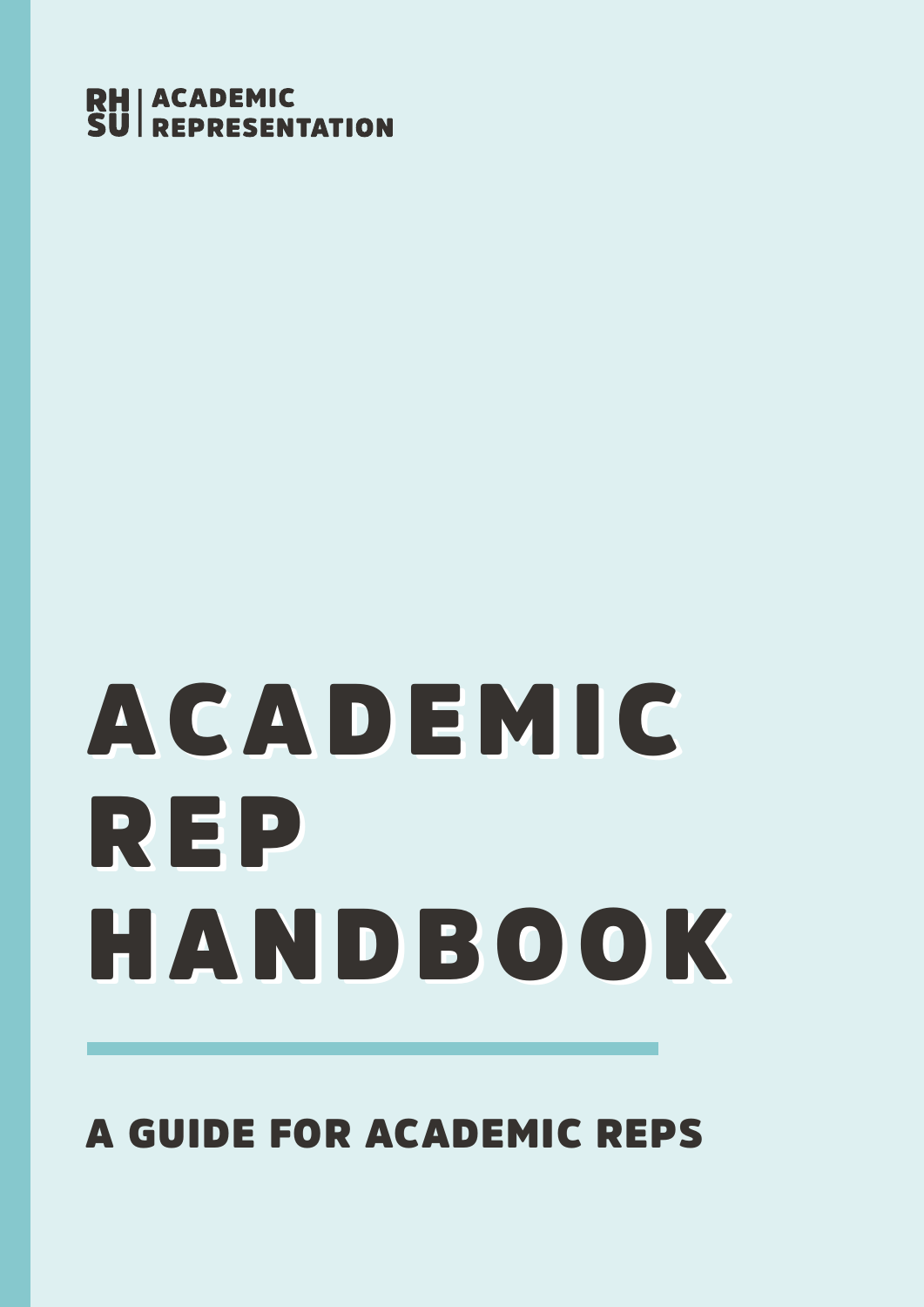- 03 HELLO FROM MAIA
- 04 AN INTRODUCTION TO ACADEMIC [REPRESENTATION AT ROYAL HOLLOWAY](#page-2-0)
- 07 [THE ROLES](#page-3-0)
- 09 [VOICE, FEEDBACK, DIALOGUE](#page-4-0)
- 13 [PLATFORMS FOR REPRESENTATION](#page-6-0)
- 15 [EXPECTATIONS AND CAREER DEVELOPMENT](#page-7-0)
- 16 [RECOGNITION](#page-8-0)
- 17 [UNION RESPONSIBILITIES](#page-8-0)
- 18 [SCHOOL RESPONSIBILITIES](#page-9-0)
- 20 [JARGON BUSTER](#page-10-0)
- 21 [SKILLS GLOSSARY](#page-10-0)
- 22 [APPENDIX: ROLE DESCRIPTIONS](#page-11-0)

### CONTENTS

# HELLO FROM MAIA

Hi, my name's Maia Jarvis and I'm your Vice President Education at Royal Holloway Students' Union!

**I'd like to warmly welcome all of you joining us this year and say a huge thank you for putting yourselves forward to be academic reps! Academic representation is a vital part of improving every student's experience and all of you will have the opportunity to make a real impact on teaching and learning at Holloway: past achievements of reps have included extending coursework deadlines, changing assessment methods and organising lectures from external academics. Student feedback has never been more important as we reevaluate COVID-19 measures and with your help, we'll be able to put student voice at the centre of key discussions.**

**As well as representing the academic interests of your peers, you'll be able to work on your own professional development. This year we have a plethora of exciting activities in store as part of our Rep Development Programme: we'll cover topics such as navigating staff/student meetings, utilising the transferable skills you've gained in job applications and much more. We'll also be hosting LinkedIn networking sessions where you can connect with like-minded reps! I'd love for you to get involved with my manifesto aims which include reviewing the Personal Tutor system, improving the Joint Honours student experience, and introducing more peer learning opportunities.** 

**If you have any thoughts on these topics - or would like to contribute other bright ideas – just get in touch via email and follow me on Instagram for updates (@rhsueducation). If ever have any questions, the SU are always here to support you and I'm so excited to work alongside you all this year!**

Maia Jarvis VP EDUCATION



M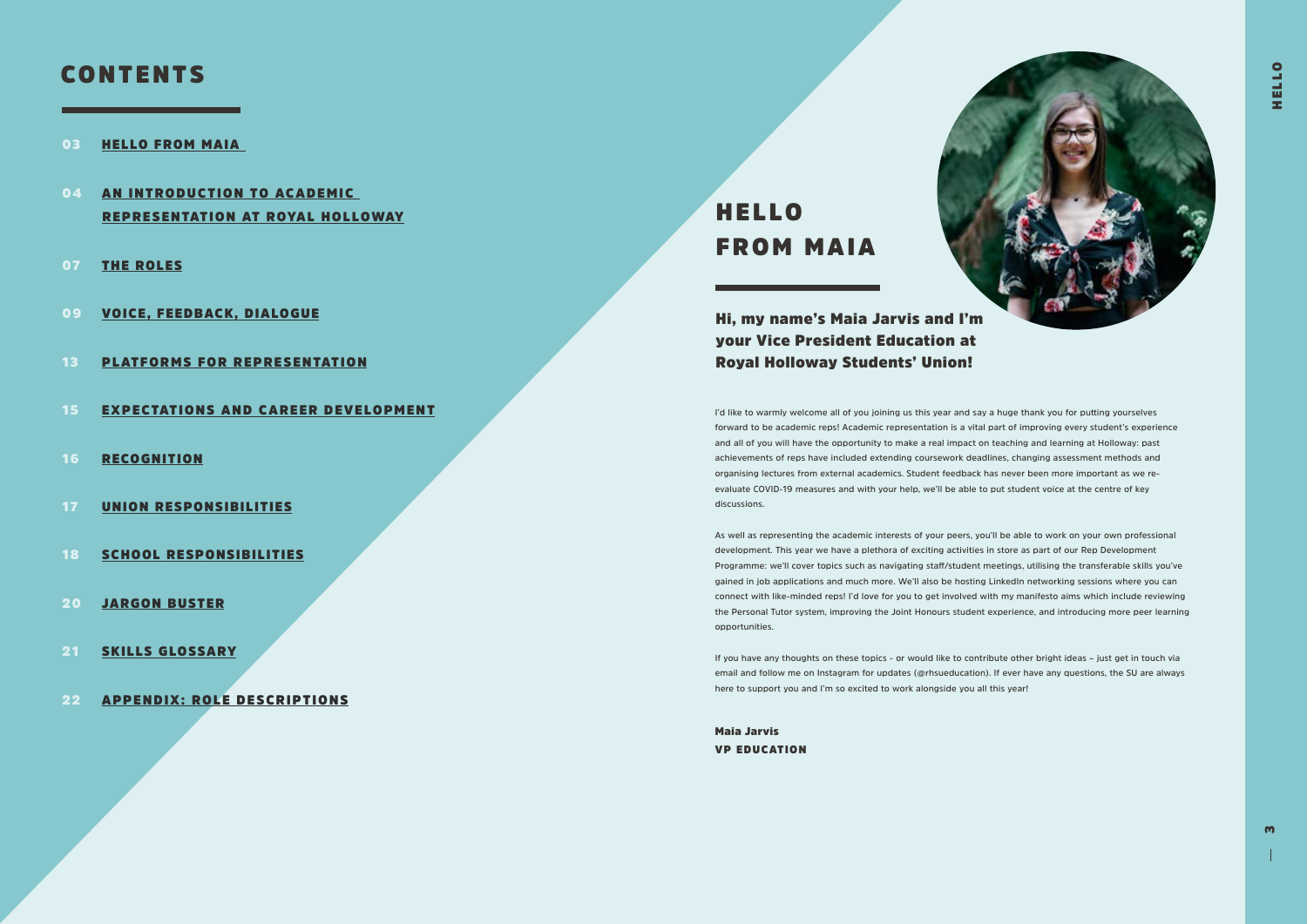# <span id="page-2-0"></span>AN INTRODUCTION TO ACADEMIC REPRESENTATION

**Academic representation happens in lots of places. Whether it's attending meetings, listening and engaging in student-run academic seminars, or chatting informally with a member of staff, this all influences and shapes your education. As an academic rep, you'll be at the forefront of a lot of change, so we want to prepare you as best we can to ensure you, and by proxy your classmates, get a lot out of the role.**

**This handbook will take you through the basics of each role, give you some tips to help you secure the changes you want and introduce you to a range of different spaces where you can exert your influence. But this isn't the only place for you to learn about your role - we have a whole host of additional content available online, and you can also pop in and see the team if you have any specific questions.**

### >> YOUR SLICE OF THE INTERNET

**Head to the academic rep hub on our website, which we'll be updating with resources, briefings, training and much more throughout the year, as well as the monthly Academic Rep Newsletter.**

**It's also where you can tell us what you've been up to as a rep so we can shout about it and just maybe, award you Rep of the Month! Just head to the link below to check it out.**

#### su.rhul.ac.uk/academicreps

#### >> WANT TO GO TO THE NEXT LEVEL?

 $\overline{5}$ 

**Want to drive change and make a difference by being the voice of students on campus? Anyone can stand to be elected for one of our full-time, paid sabbatical officer roles, including you. We also elect part-time volunteer roles too!**

**Elections will be opening up in January with voting taking place in Spring Term – keep an eye out for more info, or pop in to have a chat with any of our current officers.**

#### su.rhul.ac.uk/elections

#### >> RHSU KEY CONTACTS

Maia Jarvis (VP Education) vpeducation@su.rhul.ac.uk

Lauryn Fleming (Academic Communities Coordinator) lauryn.fleming@su.rhul.ac.uk Phillip Dowler (Senior Representation Coordinator) phillip.dowler@su.rhul.ac.uk

#### Our Partnership Agreement

**Academic representation is governed by a Partnership Agreement, signed by both the Students' Union and College, which sits within the Memorandum of Cooperation (that basically, allows the SU to do the stuff it does).**

,,,,,,,,,,,,,,,,,,,,,,,,,,,,,,,,,,,,,,

**The Partnership Agreement, which can be found on the rep hub on our website, aims to ensure a strong understanding between the Students' Union and the University regarding the expected roles of both parties within academic representation. The agreement also includes proposed roles and responsibilities for all levels of academic representatives.**

**It is highly recommended that you read through the agreement before you engage in the system at the start of the term, and it will be included in the first Staff-Student Committee (SSC) of the year.**

# ACADEMIC REPRESENTATION AT ROYAL HOLLOWAY

#### It's going to be another big year, and we can't wait to get started!

**Although last year presented some major challenges for us all, it was still a really great year for academic representation and we are working to ensure that we continue to provide you with the best experience possible in 2021/22.**

**This academic year, we're bringing back our fun online training and fantastic communications platform through Microsoft Teams to make communication with staff and students easier than ever before. We're also making some improvements to our Academic Representation system by introducing specialisms. These are our way of empowering students from diverse backgrounds to give a different perspective through their lived experience which will help to create positive change. Students will also be able to become a joint honours rep and we are working closely with the University to make sure joint honours students' experience is the best it can be.**

**For staff, we are continuing to tighten our communications through regular contact and updates from the Students' Union, as well as holding semi-regular networking sessions which gives our key contacts the chance to meet and share best practice.**

**We've got big plans for things this year and we know that together, we'll make it a huge success. Working collectively, we will ensure that all students' academic interests are represented effectively as we look to achieve our wider aim of making student life better at Royal Holloway.**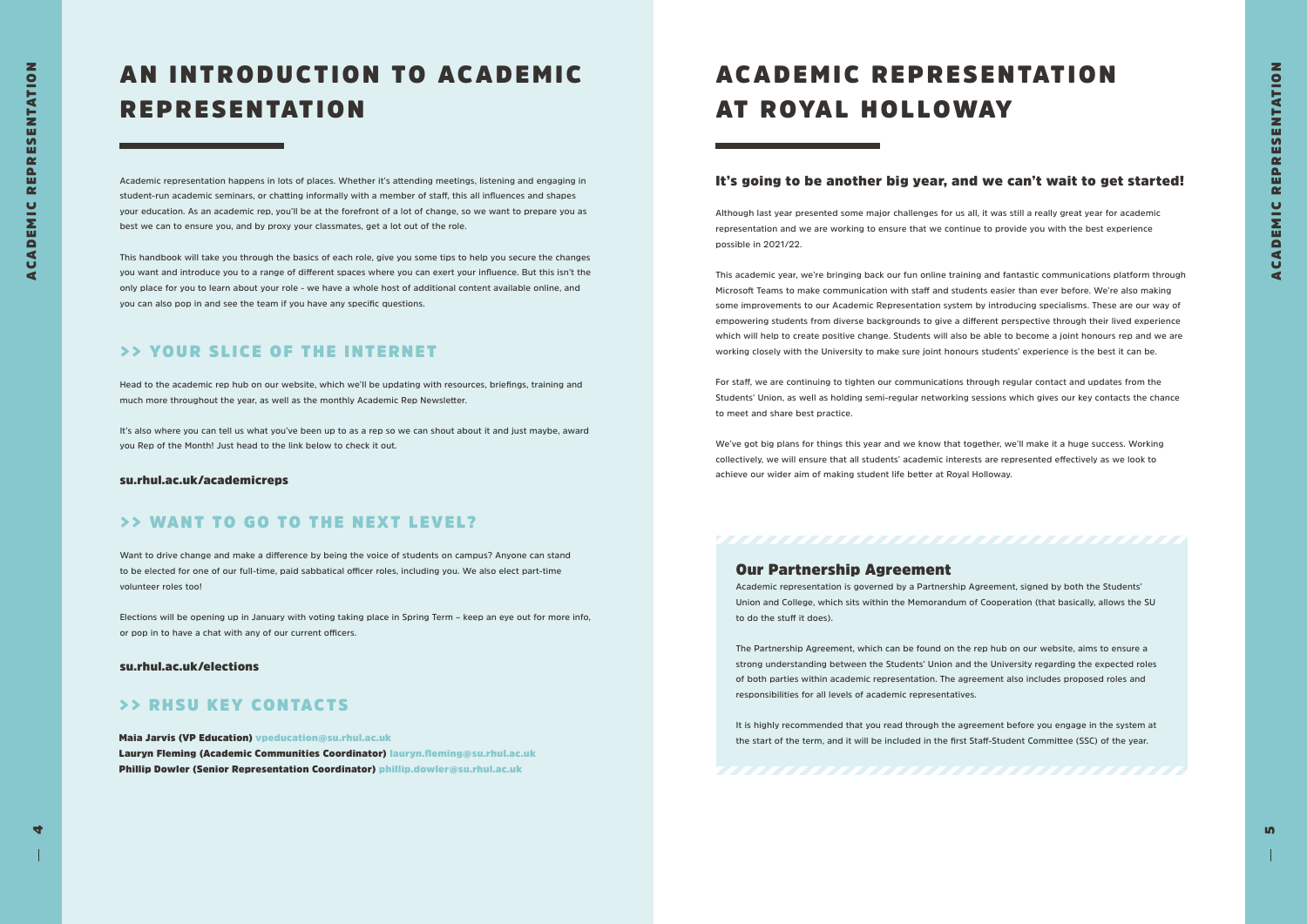### <span id="page-3-0"></span>WHAT IS ACADEMIC REPRESENTATION?

#### It's pretty simple, really.

**The definition we've agreed with the College, which nicely aligns with the new UK Code for Quality Assurance, is as follows:**

"The purpose of academic representation is to achieve positive change that improves the educational experience of students at Royal Holloway University and engages students as partners in the development, assurance and enhancement of their learning."

**Representatives are engaged as partners in the co-creation of developments and solutions to problems. The relationship should be transformational rather than transactional, which will lead to greater buy-in from the student body.**

**Representatives are involved in an ongoing dialogue about opportunities (and challenges) that provide the chance to educate and build understanding about competing interests, multiple demands on resources and/or the complexity of particular issues.**

**Representatives are utilised to foster and build that understanding among the wider student body.**

**Representatives are willing and able to build pressure and enhance accountability where problems aren't resolved effectively – using all of their influence and access to power structures to create change that will benefit their peers.**

**Representatives are able to provide context surrounding issues and problems, helping to establish the depth of feelings about certain issues. Sometimes it's right to prioritise the issue that affects a small number of peers deeply rather than one that affects the majority to a lesser extent.**

**Representative roles provide outstanding leadership and development opportunities. For some students, this will be their first opportunity to engage in formal meetings, read agendas and minutes, and to seek to influence policy decisions. These positions can help to develop leadership and communication skills as well as encourage active citizenship.**

**You'll see later on how everyone has a part to play to ensure that these principles are met.**

**We've also got a set of principles that sit underneath our definition to ensure that academic representation can add value above and beyond the other forms of student feedback seen at Royal Holloway.**

### THE ROLES

Academic representation has four levels: course, department, school reps and the VP Education. Each level feeds into the one above it, and vice versa, to ensure a constant flow of information from one end of campus to the other. It works a little bit like this:



### >> COURSE REPS

**Course reps are the backbone of academic representation - we just couldn't do anything without them! As the largest group of reps, they're tasked with gathering feedback from students, doing the on-the-ground investigative work to make change at a module/programme level. In previous years, reps have done all sorts, from getting assessment due dates moved to having more staff resources put into a module so everyone interested could take it - and this just scratches the surface.**

#### Course reps should have:

- **Excellent communication skills and an ability to listen and represent views effectively.**
- **A willingness to learn and build a good understanding of education policy issues.**
- **A commitment to diversity, equality and inclusion and willingness to proactively seek out voices that may be underrepresented.**

**Course reps should regularly be reaching out to all the students they represent, and engage with underrepresented groups to ensure their voices are heard. Preparation for Staff-Student Committees (more on that later) is crucial to the effectiveness of course reps and ensures that you'll head into the meeting with a well-developed and balanced argument for change. Course reps should also be checking in with their department rep regularly to ensure information is kept up to date.**

 $\blacktriangleright$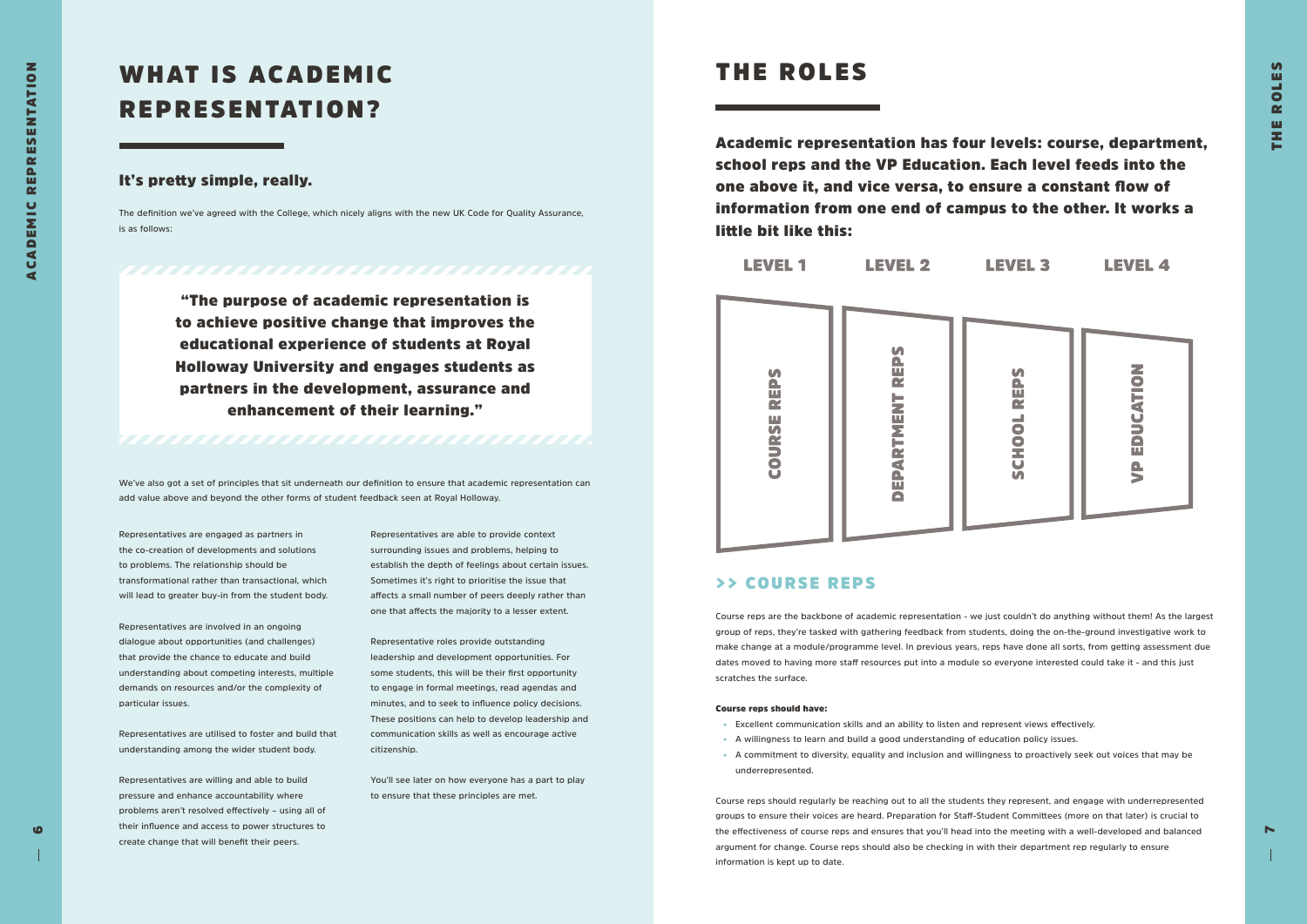#### <span id="page-4-0"></span>>> DEPARTMENT REPS

**Overseeing the course reps within a department, department reps regularly meet with and gather feedback from course reps. They exercise influence at a department level, contributing to Periodic Departmental Reviews and the Annual Reviews. They are also the Chair of the SSC (at their level of study i.e. undergraduate or postgraduate), working with key contacts to develop agendas and papers, and ensuring that meetings are constructive and effective.** 

#### Department reps should have:

- **Excellent communication skills and an ability to listen and represent views effectively.**
- **A basic understanding of education policy issues and willingness to learn more.**
- **A commitment to diversity, equality and inclusion, and willingness to proactively seek out voices that may be underrepresented.**
- **Experience of leading others, either at Royal Holloway or elsewhere.**

**Department reps should be engaging with their course reps at least once a fortnight and, in turn, department reps should be meeting with their school rep once a month, ensuring consistent information flow across all levels of representation.**

#### >> SCHOOL REPS

**School reps are the highest level of voluntary posts within the academic representation structure. There is one post per school, and they are tasked with ensuring the views of the students are represented at school level meetings. They work closely with department reps within their school and report up to the VP Education.** 

#### School reps should have:

<u>თ</u>

- **Excellent communication skills and an ability to listen and represent views effectively.**
- **A basic understanding of education policy issues and willingness to learn more.**
- **A commitment to diversity, equality and inclusion, and willingness to proactively seek out voices that are underrepresented.**
- **Experience of leading others, either at Royal Holloway or elsewhere.**
- **Ability to motivate and inspire other reps and support them to thrive.**

**School reps should be engaging with the VP Education weekly and meeting with their department reps at least once a fortnight, ensuring consistent information flow across all levels of representation.**

#### >> VP EDUCATION

**The VP Education is the highest level of academic representation and operates at College level.** 

Elected by the student body in our annual sabbatical officer elections, the responsibilities of the VP Education are outlined in the Union's constitution as:

- **Being overall responsible for matters relating to education, teaching quality and the learner experience.**
- **Being responsible for developing the College's academic representation structure, embedding it within the Students' Union's own democratic structures.**
- **Attending Academic Board and, as appropriate, other academic committees of the College.**

**This ultimately means that they are the person ensuring that your department is using the academic representation system effectively. They are who you should go to if you want to discuss anything related to your education at Royal Holloway.**

**You can see the role descriptions for each representative level by checking out the rep hub on our website.**

#### su.rhul.ac.uk/academicreps

### VOICE, FEEDBACK, DIALOGUE

What's the difference? You'll hear the terms voice, feedback and dialogue quite often – it's becoming regular "student engagement" jargon. But what do they actually mean, and how do they apply to academic representation?

#### >> VOICE

**We talk about student voice a lot. To us, voice simply means the views of the students as a collective. Sometimes these might be contradictory, but it's our job (and yours) to represent them to the decision makers to allow them to make the best decisions possible.**

#### >> FEEDBACK

**Feedback is a term you'll probably know a lot about. According to the College's feedback policy, feedback can take various forms (be it written, verbal, audio, in person etc.), should be clear about performance and should be constructive in nature. This means that any bit of information you receive that is, related to the academic experience, should be considered feedback which, in itself, contributes to the student voice.**

#### >> DIALOGUE

**Dialogue is the conversation. This could be chatting to students and gathering feedback, it could be keeping lecturers and/or key contacts in the loop with your ideas, and it could even be letting the Students' Union know how you're going about making change in your department through Your Impact.**

**These actions are pretty good individually, but they are at their most effective when added together.**

#### >> COLLECTIVES

**Making sure that students feel valued and represented**  How does this work with academic representation? **during their time at Royal Holloway is one of our top The PGR Collective contributes to the academic priorities, which is where our Collectives come in. They representation of their cohort on a School level and help to give underrepresented groups a platform to on a College level. The Collective convenors accompany have their voices heard on campus and beyond.**

**As well as organising activities, events and campaigns, Collectives work with the SU to secure the general The Collectives can also provide valuable insight**  interests and rights of students. Joining any of our into some areas that may arise within academic **Collectives is completely free and even if you don't representation, such as academic issues affecting define into the group you can register as a supporter to commuting students. Therefore, they are also there take part in their activities.**

- **LGBT**
- **International**
- **Women**
- **Commuting** • **BAME**

- **Disabled**
- **Postgraduate Research (PGR)**

**both the VP Education and President to some College Committees.**

**to work alongside you as academic reps in order to represent the student body.**

**Head to our website to check out what they're up to and get involved!**

su.rhul.ac.uk/collectives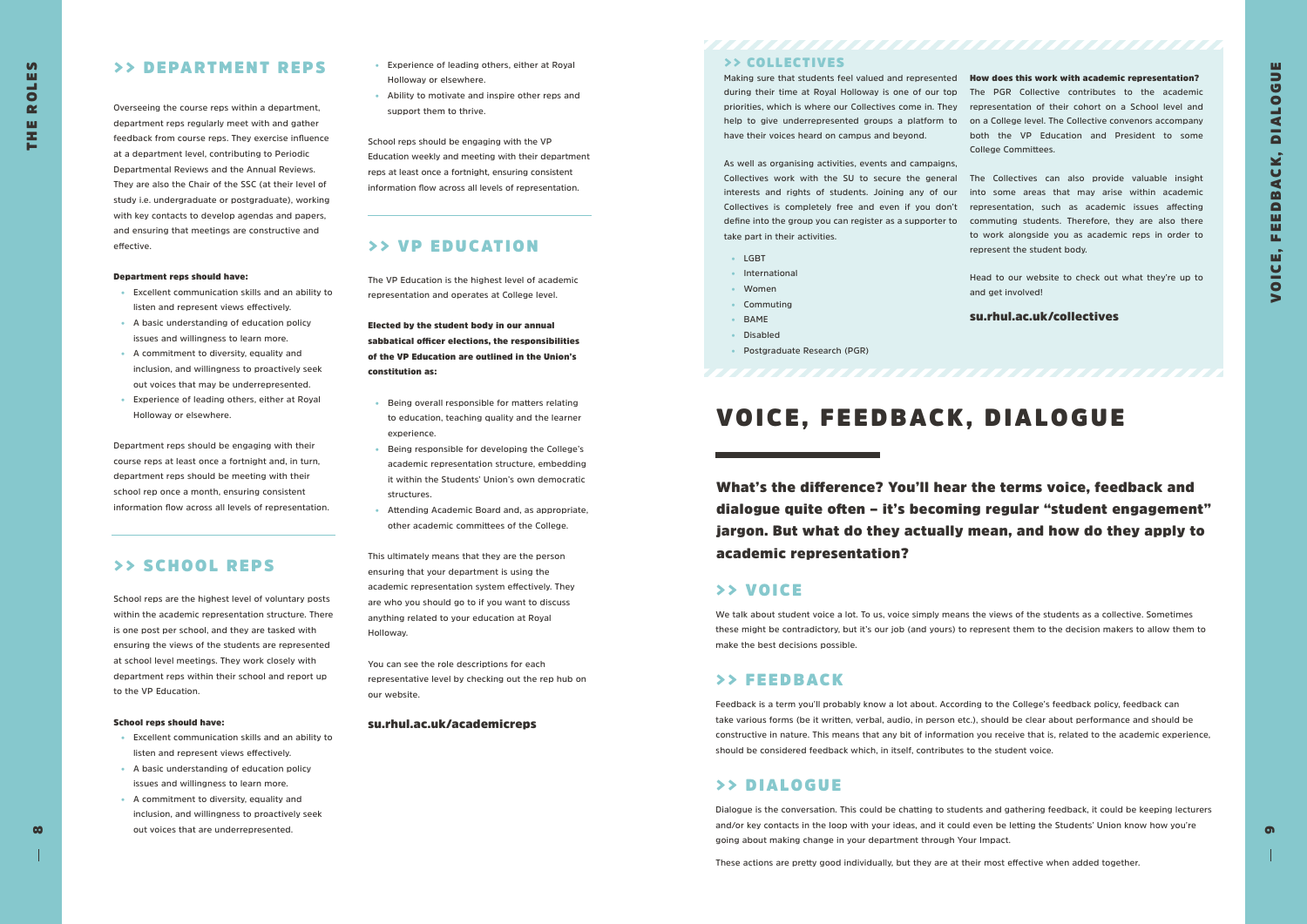10



# HOW TO CREATE CHANGE

### Power and influence, gathering feedback, reporting structures.

**As an academic representative, there is an expectation that you're going to be creating change, whether it be big or small.**

**In the past, reps have:**

- **Sent emails to remind lecturers to put slides and/or lecture notes on Moodle, helping fellow classmates revise, write essays and/or prepare for the next set of lectures or seminars.**
- **Lobbied their department to put more resource into a module so everyone who was interested was able to take it.**
- **Updated resources within a computer lab, ensuring they are able to complete their work with working resources.**
- **Worked with the Students' Union and academic staff to build a new feedback policy that sets out exactly what students should be getting, and also lets students know what they should do with feedback.**
- **Proposed, and had accepted, a new coversheet for assessments which will help students know how to improve in relation to the marking scheme.**

**But how did they do this? What is the process of creating change? The honest answer is this: it totally depends on the situation. Sometimes, you could tell your key contact that students are finding the coversheet for essays confusing and they'll change it without any discussion. Or, you could say that you want a more diverse offering of modules, which will need evidence, ideas and teamwork to make happen.**

**However, there are some things that will always help when you're trying to create change, and they aren't just applicable within an academic setting - they can be used anywhere.**

### 1. IDEAS

It all starts with an idea. Maybe you've noticed something working really well in a lecture, or there's someone in the department who gives the best feedback, and you want it to occur more often. It could be that a group of students want something done about assignment hand-in processes, and you get together to come up with a new process.

**Numbers aren't important. You could be moving a seminar time for the three commuting students who can't make a lecture at 9am because the M25 has become a car park, meaning that they don't drop out of that course or, worse, university altogether. So don't be put off by ideas with seemingly minimal impact; changing the experience of three students is just as important as changing the experience for an entire cohort.**

**If in doubt, ask yourself: why have I had this idea? If the answer is "because it is the right thing for this group of students," then you're definitely doing it for the right reasons!**

### 2. EVIDENCE

### Once you get an idea, you'll need to test it to ensure that it would be a good change for those affected.

**This doesn't necessarily mean you need to know all the details – sometimes it's good to have a rough idea and build the detail with feedback from the relevant stakeholders.**

**Evidence is key to ensuring change can happen. Walking into a room with hard facts is always better than the standard "some people think…". Being able to list off how many people agree, disagree or want change will make anyone sit up and listen.**

### >> GATHERING EVIDENCE

**There are tons of ways to gather evidence, and they all have their pros and cons. Here are the main ones that you can get your hands on easily:**

|                          | <b>PROS</b>                                                                                                                                                                                                                                                | <b>CONS</b>                                                                                                                                     |
|--------------------------|------------------------------------------------------------------------------------------------------------------------------------------------------------------------------------------------------------------------------------------------------------|-------------------------------------------------------------------------------------------------------------------------------------------------|
| <b>SURVEYS</b>           | Can hold information from a lot of people; open<br>text comments give great insight.                                                                                                                                                                       | Timing is key - avoid using surveys in Spring<br>Term as there is the possibility of overload.                                                  |
| <b>POLLS</b>             | Easy for people to fill in; great for a single<br>question; open text comments on some<br>platforms; quick way to gather feedback.                                                                                                                         | Not good for a complex issue; might not be<br>able to include an open text comment.                                                             |
| <b>SOCIAL MEDIA</b>      | Most people have it, so it's a sure-fire way to get<br>in contact with the people you represent; create<br>videos, take photos, post polls.                                                                                                                | Not everyone has it, so it's best to always<br>supplement your social media stuff with a<br>good old-fashioned email.                           |
| <b>FEEDBACK BOX</b>      | People can drop information in it whenever they<br>want; can be moved to key points dependent on<br>where traffic is.                                                                                                                                      | If anonymous, you won't be able to let the<br>specific person know what you've done.                                                            |
| <b>TALKING TO PEOPLE</b> | You'll hopefully talk to people regularly anyway;<br>getting a small groups of students together in a<br>room to discuss a common or collective issue or<br>idea will give you detailed feedback. You'll also<br>be able to further probe comments easily. | You may need to ask probing questions,<br>such as "how did you find that lecture?" or<br>"did you get X essay back?" to get a good<br>response. |
| <b>GET CREATIVE</b>      | Give out free stuff; organise a conversation with<br>one of the student media outlets; get as creative<br>as you want!                                                                                                                                     | Remember, some stuff will cost money, so get<br>in touch with your key contact and/or the SU<br>before you plan on splashing the cash!          |

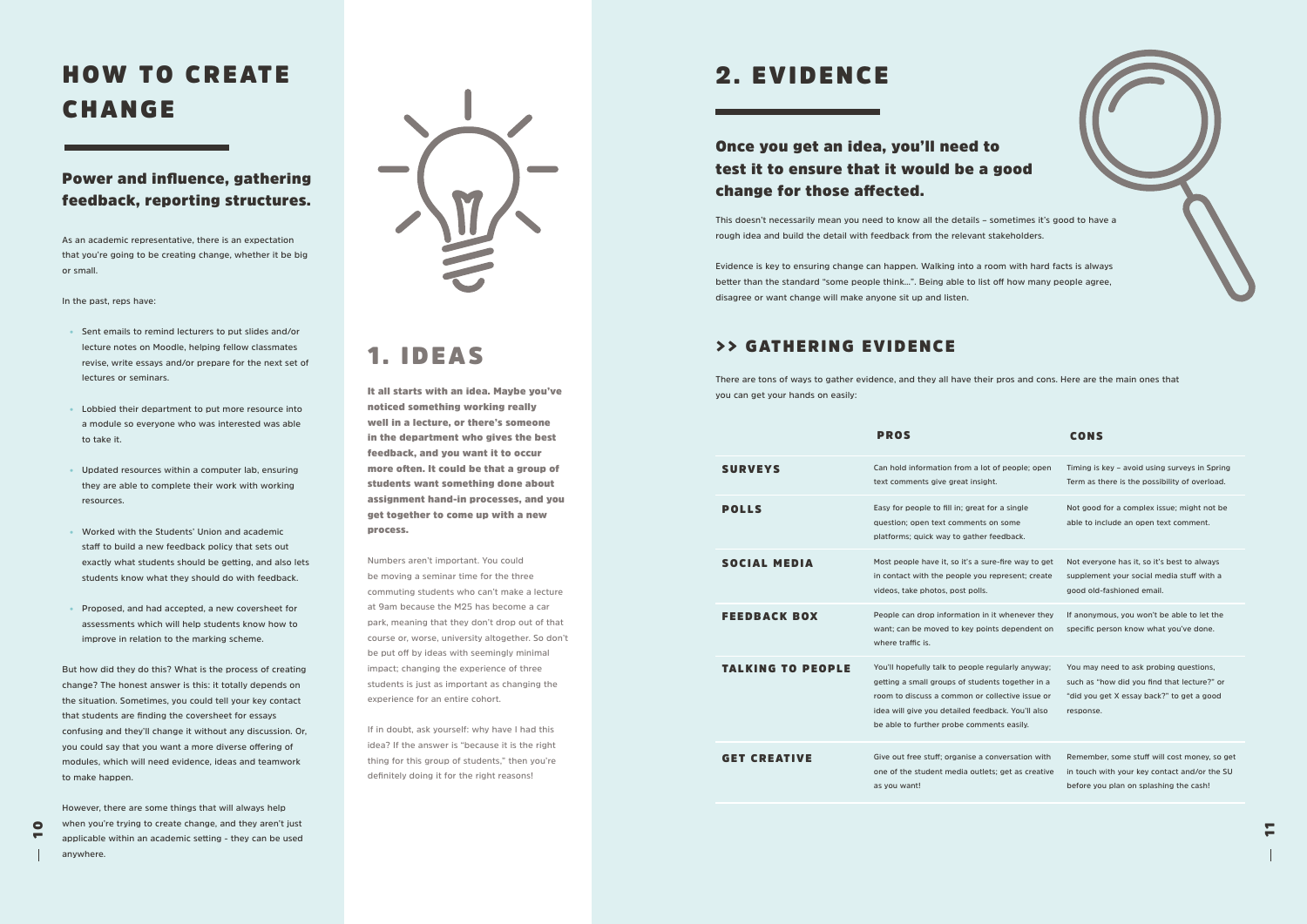#### DON'T FORGET TO TELL US!

**We love hearing about what you get up to, and there's a simple process to letting us know:**

1. Head to the academic rep hub on our website.

- 2. Hit the 'Your Impact' button.
- 3. Fill out the form.
- 4. Celebrate doing some great stuff!

**We want to hear about everything! Whether that's about the email you sent to a lecturer, a quick conversation in a corridor, or the start of a long-term conversation – anything you get on the agenda is important, and you should be recognised for it! We'll collate these and write regular Rep Impact Updates for the website to let students know how great you are, and we may even feature some in the Academic Rep Newsletter.**

### <span id="page-6-0"></span>3. PLAN

The final and most important stage of creating change: planning. Yes, it's not glamorous but it's crucial to the success of any stage. You should ask yourself the following questions:

#### What is my idea?

**You should know exactly what your idea is, and what you want to do to get there.**

#### Why am I actioning this idea?

**Just as important as knowing what your idea is, being able to answer why will make your campaign even stronger.**

#### Who does it affect?

**Is it commuting students? Mature students? Knowing your audience is crucial.**

#### When do I want to do it?

**Timing is key. Do you want to run a survey when the University are running one? Will the impact be felt in time?**

#### Who do I want to get involved?

**Who will be helping you to make the change? The other reps in your department? The school rep? A staff member?**

#### Who is going to be doing the resulting work?

**Will your department have to make big changes to a course? Or is it something that the Students' Union needs to do?**

#### Is there a cost?

**Cost doesn't just mean money. What resources do you need? How much time does anyone involved need to put into the project?** 

**If in doubt, contact Lauryn Fleming, our Academic Communities Coordinator, who will be able to help.**

### CLOSING THE FEEDBACK LOOP

**Within your role, communication is key, especially once you've done something great. This is called closing the feedback loop, and you can think of it as a nice little cycle.**

**By doing this once, the cycle will continue to go round, as the more you do, the more people will want to talk to you! How do you ensure students see the end result of their feedback?** 

**You can work with your department to do this. They might be able to send out emails on your behalf, letting students know what you've done, or they might be able to put it on their social media (you can use your own too, if you wish).** 

**And, most importantly, you should let us know so we can tell as many people as possible via our website and social media!**

#### >> SSC GUIDANCE

**Staff-Student Committees (SSC) are just one platform aimed at achieving positive change, which improves the educational experience for you and your peers. They also seek to engage you as course reps in the development, assurance and enhancement of your learning. To ensure that there is consistency and efficacy across all departments, a new Terms of Reference for the committee has been created:**

**Chaired by the department rep (for their level of study), the meeting should have all course reps and several key members of staff in the room. Reps will have the opportunity to provide a report of the good parts and areas for improvement across the degree programmes, and departments will be able to update you on any developments that have been happening behind the scenes. This meeting is also the place to look at more strategic elements like curriculum building or career development opportunities, and should look at creating lasting impact through opportunities for both sets of members to collaborate.**

**One word of advice on SSCs: please try to avoid using them as a dumping ground for small gripes as it risks losing its platform as a place of influence. Remember that these meetings provide great opportunities for you to provide positive feedback, as well as enabling you to think big about suggestions for change and improvement.**

and escalating any outstanding

department's Annual Review.

tment which reflects on previous ning weeks. It may include updates arning and teaching methods, ider College information.

department rep. It may include resource issues, assessment and

 $\boldsymbol{u}$ 

# PLATFORMS FOR REPRESENTATION

#### Want to make change? There are several places you can turn to.

| 1.0 | To close the feedback loop within departments.                                                                                                                                                        |
|-----|-------------------------------------------------------------------------------------------------------------------------------------------------------------------------------------------------------|
| 1.1 | To review actions from previous meetings and e<br>actions as necessary.                                                                                                                               |
| 1.2 | To track the development of actions in the depa                                                                                                                                                       |
| 2.0 | To facilitate effective communications.                                                                                                                                                               |
| 2.1 | To receive a verbal update from the department<br>weeks as well as looking ahead to forthcoming<br>on resources, assessment and feedback, learnin<br>activity updates, opportunities, and any wider C |
| 2.2 | To receive a verbal update collated by the depar<br>positive feedback on what is working well, reso<br>feedback, learning and teaching methods.                                                       |

- To secure positive change. 3.0
- To provide an explicit opportunity for staff and students to make suggestions for improvement to departmental life. 3.1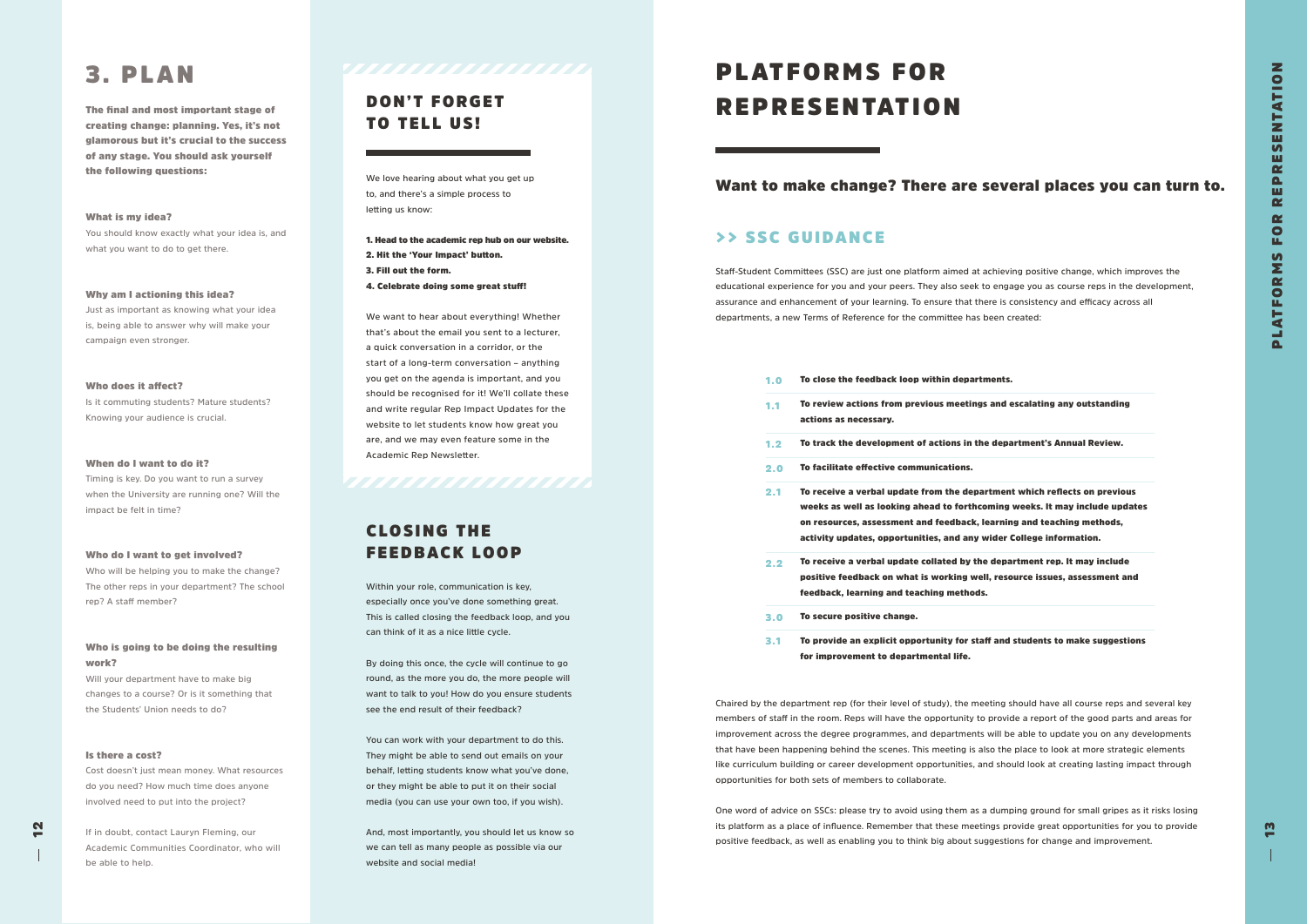#### OCTOBER

#### Academic Rep Induction.

**If you're reading this, it's likely that you are currently in, or have recently been to, this session. You should have learnt the basics of being a rep and met some great people in the process. If you have questions or didn't attend this session, contact the Academic Communities Coordinator whose details can be found on page four of this handbook.**

#### NOVEMBER

#### How to navigate a typical meeting.

**If you have seen the jargon buster at the back of this handbook, you might be wondering how it all looks in a real meeting. This session will explain these terms in more detail and you will get an opportunity to practice chairing a meeting to help you prepare for the year ahead.** 

#### DECEMBER

#### Student Networks.

**In this session, you will learn more about the benefits of networking with others, making the most of the support system you have around you, and how to promote wellbeing for others and yourself as an academic rep.**

#### JANUARY

#### Current Higher Education Policies

**This workshop will give you a chance to explore some of the current policies and headlines in Higher Education and start up conversations which would be useful to have as a rep or if you are interested in working in Higher Education.**

#### APRIL

#### Careers and Employability Workshop.

**This is an opportunity to reflect on the year, identify your transferable skills and build this into your CV, as well as think about where to take your rep expertise next.**

### <span id="page-7-0"></span>>> EDUCATION EXECUTIVE

**Education Executive forms part of our democratic structure. Alongside the Wellbeing, Community and Diversity, and Societies, Sports & Opportunities Executives, it is designed for students to raise thoughts and ideas related to the remit of each Executive, through its elected representatives.** 

**The Executives are chaired by a sabbatical officer and consist of student leaders from various areas. For example, the Education Executive is chaired by the VP Education, and is comprised of the President and VP Wellbeing and Diversity, one representative from each School, the PGR Collective, the Commuting Collective, and the postgraduate taught (PGT) community. Membership of Education Executive is part of these student leaders' roles. If you'd like to get involved in setting the agenda, you can talk to your school rep, and look out for updates on the SU website.**

**Education Executive provides a brilliant opportunity for student representatives to network, talk about key themes within higher education, create actions and, ultimately, change.** 

#### In previous years, we have:

- **Helped the library to create 120 more study spaces, increasing the signage in the silent study space, and re-recruiting the Study Space Assistant to ensure bags weren't being left for longer than 45 minutes.**
- **Had direct input into the Academic Representation Review to better the provision for reps.**
- **Approved new role descriptions for course and department representatives.**

### >> ACADEMIC SOCIETIES

**Academic societies are a great network to meet likeminded people and have some fun while you're at it! From organising debates and guest speakers, to some having a place on your SSC, societies open**  **up many opportunities for you to engage with a wider spread of people within your department.**

**Work with the academic society within your department to see whether there is a space where you can ask their members questions about their experiences during their degree. Or maybe you could collaborate with them to run an event?** 

**As a Union, we're also going to be working on the relationship between academic societies and academic representation to strengthen the role societies play within the system. If you're interested, drop** voice@su.rhul.ac.uk **a line and we'll get back to you!**

### >> CURRICULUM CONSULTANTS

**This voluntary position puts reps on the final validation panel before a new course/module or degree programme is put out into the big, wide world. Your VP Education will be in touch when a validation panel is coming up.** 

### >> PERIODIC DEPARTMENTAL REVIEWS

**Periodic Departmental Reviews, or PDRs for short, happen every year and can either be done in specific departments or across the institution, focusing on a specific theme (like assessment and feedback). They involve reading through all of the paperwork produced throughout the period of time since the previous PDR, and deciding areas for improvement, places for commendation and action plans for the coming years. They'll be scrutinised by a panel of internal and external members, including the VP Education.**

**The department rep will be asked to write a report for the panel, with input from course reps as a student submission, and reps should also be invited to have a chat with the panel too.** 

# EXPECTATIONS AND CAREER DEVELOPMENT

### The expectations for each level of academic representation are clearly outlined in the role descriptions (Appendix A) that you should have seen when you signed up or were elected.

**They are also available on the academic rep hub on our website. You should refer to the 'Responsibilities and Duties' section for the elements we expect you to undertake.**

**In return, it's only right that you should have expectations of the Students' Union. As part of undertaking the role of an academic rep, you'll gain a myriad of different skills that will prepare you for various elements of life post-graduation by just doing the bare minimum that we require. But we want to provide you with even more opportunities to boost your skills, and create some change while you're at it! So we're developing a year-round plan full of training activities that you can attend in order to build up your skills.**

#### Let us know!

**This is the skeleton framework for development across this year and we'll be looking to run some one-off events in relation to key campaigns being run by our Officers. If you have any suggestions for other workshops that may be beneficial to you, we would love to hear from you.**

,,,,,,,,,,,,,,,,,,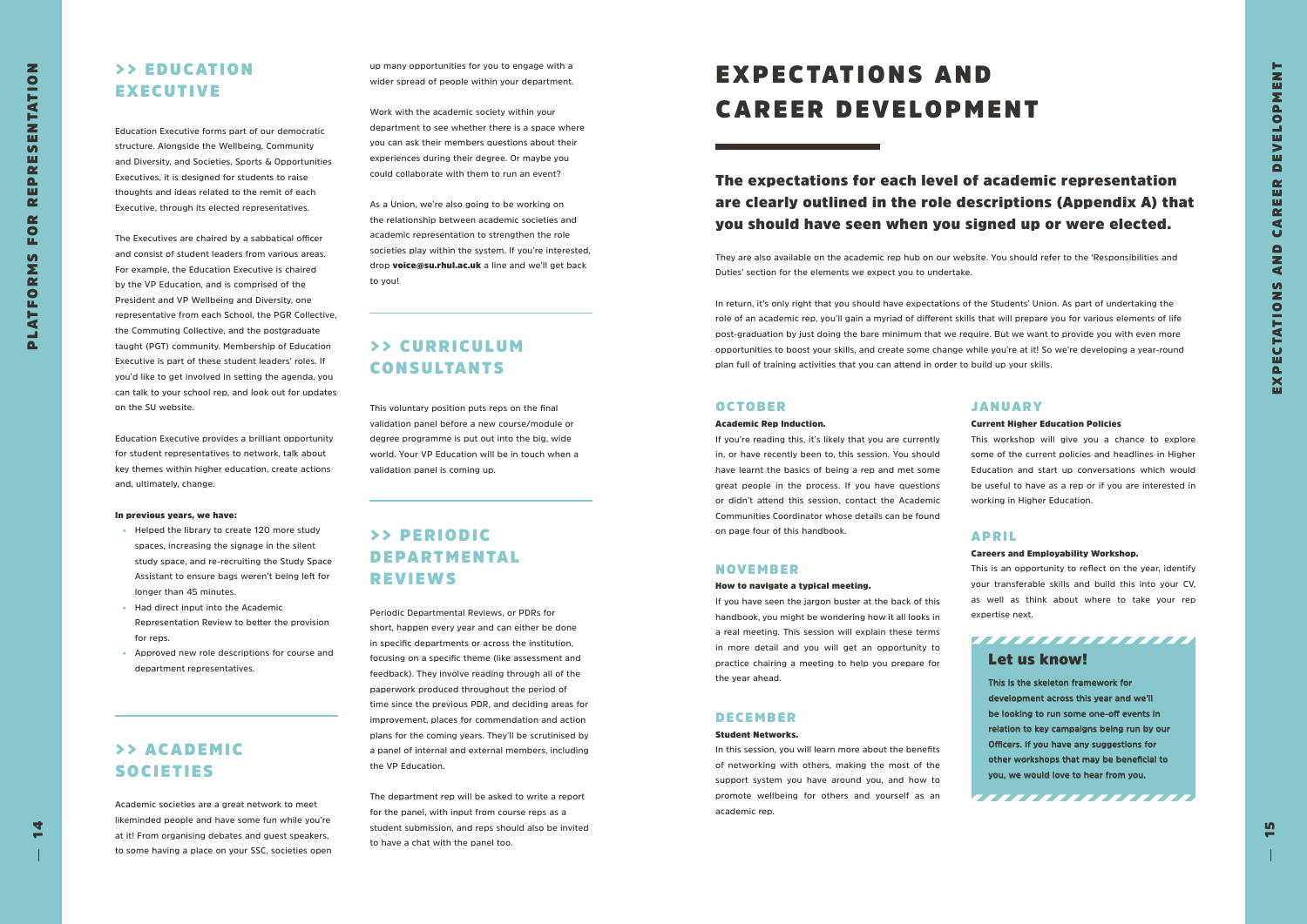16

17

#### >> SUPPORT

**With members of staff solely dedicated to academic representation, there are others within the Students' Union who supports the systems at various levels.**

#### Academic Communities Coordinator

**Our Academic Communities Coordinator has overall responsibility for the delivery of Academic Representation. They should be the key contact for queries surrounding the Academic representation system within your department. They will be responsible for the delivery of elections and training reps.**

#### Senior Representation Coordinator.

**The Senior Representation Coordinator oversees the Academic Representation system. They will be supporting the school reps with their campaigns. They also support Student Collectives and Executives which support each of the Vice Presidents, including the VP Education. They are responsible for delivery of elections and training.**

#### Student Voice Manager

We know you do great stuff as a rep and we want to make sure we shout about it! Every month we will be **publishing the Academic Rep Newsletter on the rep hub, where we'll highlight the amazing stuff you've told us through You're Impact that you're doing! We also collate these to write termly Rep Impact Updates so the whole student body can see how amazing you are.**  su.rhul.ac.uk/academicreps

**The Student Voice Manager is responsible for the delivery of elections across the union, including Academic Rep Elections in October. They will focus more on the creation and development of policy. This role has oversight of all democratic practices and campaigns.**

#### Deputy Head of Membership Support & Engagement

**The Deputy Head of Membership Support and Engagement has oversight of all the student-facing activities run by the Students' Union. This includes academic representation, clubs and societies, and the Advice Centre. Working closely with the VP Education, this role engages at a University level.**

### <span id="page-8-0"></span>**RECOGNITION**

### We know you do great things and now, you're going to get rewarded for it!

**If you've done something really fab, we'll even award you Rep of the Month! You'll receive a special certificate, an exclusive interview featured on the website and, of course, bragging rights for your CV. You'll also receive a certificate at the end of the year recognising your hard work as recognition for all the effort you've put in to making student life better.**

**Keep an eye on the Academic Rep Newsletter for details on how to sign up, or email voice@su.rhul.ac.uk.** 

### UNION RESPONSIBILITIES

Alongside the College, the Students' Union has oversight of the entire system which means we are able to help you at any point with any aspect of academic representation (and wider educational issues).

#### Supporting reps

#### We will:

- **Ensure you are fairly elected through either our volunteer form or online elections.**
- **Effectively prepare you for your duties and empower you to work with your department to make positive changes.**
- **Provide a year-round programme of training and development, which includes one-to-one support and career development opportunities to increase your chances of getting that dream job once you graduate.**
- **Give you the tools you need to create real change around campus.**
- **Record all achievements, successes and changes, and shout about them as loud as possible.**

| <b>REWARDS</b>       | <b>REQUIREMENTS</b>                                                                                                                                        |
|----------------------|------------------------------------------------------------------------------------------------------------------------------------------------------------|
| 1. Rep of the Month  | Submit the stuff you're doing to Your Impact and your sabbatical officers will choose the<br>winner based on who has best displayed the SU values!         |
| 2. Rep Impact Update | We'll shout about the things you're up to to the whole student body! Submit your stuff<br>to Your Impact so we can let everybody know how amazing you are. |

#### You're Valued Awards

**We know staff right across the College are doing great things and now the Students' Union is providing a system where you can recognise this whenever you want! The member of staff can work anywhere across campus, from Estates, to The Hub, to your seminar leader – they can all be recognised for their great work. There is only one criteria:**

#### Amazing! What do I need to do?

- **All you have to do is fill out the nomination form on our website. Give us as much detail as possible - little things really add up!**
- **Make sure your submission gives us plenty of information on how the nominee demonstrates the Students' Union's values:**
- **Trustworthy**
- **Brave**
- **High Quality**
- **Student Focused**
- **Inclusive**

#### What happens next?

- **Once a nomination has been submitted, the awarding panel, consisting of the VP Education and one other sabbatical officer, will check it over. If you selected that you'd like to deliver the award yourself, we'll get in touch about this with you.**
- **If the nomination doesn't meet the criteria, we'll email you to get more information or to let you know why it wasn't successful.**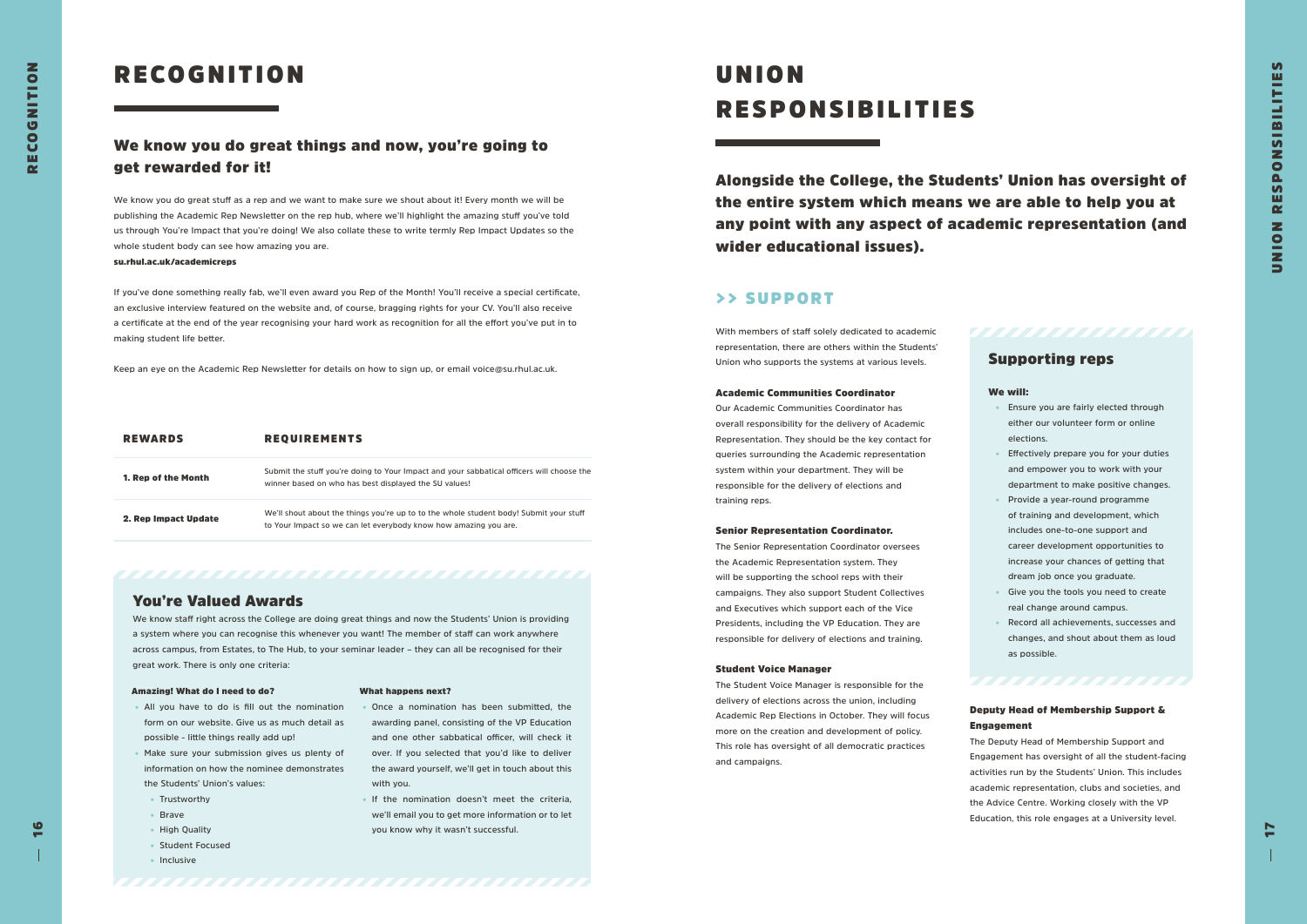$\sigma$ 

### <span id="page-9-0"></span>**SCHOOL** RESPONSIBILITIES

#### >> ACADEMIC STAFF

**Academic staff are responsible for actioning and developing the delivery of the Academic Representation system within their department. Working closely with department managers and the Students' Union, they should:**

Ensure that every student **on every programme within the department has access to a named course rep, in conjunction with the department manager.**

Encourage students to participate **in rep elections, and provide the time/space to do so (where possible).**

Actively facilitate opportunities **and tools for course and department reps to communicate with the students that they represent.**

Use the Students' Union system **to log examples of positive changes that have resulted from students' feedback and/or the work of academic reps (guidance will be published on our website).**

Support and develop **academic representation within the department and foster an environment whereby reps are valued, supported and encouraged to submit feedback.**

Help raise the profile **of the Academic Representation system overall, and course and department reps within the department.**

Proactively communicate **with their course and department reps about relevant information from the department, such as any issues, developments, meeting dates etc.**

Maintain effective communication **with the Students' Union, ensuring key messages are cascaded within departments and the SU as appropriate.**

There should be at least two different staff members involved in academic representation – academic staff and school managers or other admin staff – which means there are two different roles to understand.

### >> SCHOOL MANAGERS

**School managers are responsible for the operational and administrative delivery of the Academic Representation system within the department. Working with department administrators, school managers should:**

Ensure that SSC meetings **are organised in a timely manner and that the meetings are conducted effectively, with minutes circulated and outcomes communicated as soon as possible.**

Ensure that every student **on every programme within the department has access to a named course rep, in conjunction with the academic lead.**

Maintain a record of course reps **within the department and liaise with the Students' Union if they become aware of any changes or inaccuracies.** Support and develop **academic representation within the department and foster an environment whereby reps are valued, supported and encouraged to submit feedback.**

Help raise the profile **of the Academic Representation system overall, and course and department reps within the department.**

Maintain effective communication **with the Students' Union ensuring key messages are cascaded within the department and the SU as appropriate.**

**It is appreciated that administrators will be secretaries to SSC meetings in most cases but school managers will, in line with the managing responsibilities, be responsible for the work of administrators within this system.**

#### >> HEADS OF DEPARTMENT

**Heads of department and heads of school also play a part in the process. They are ultimately accountable for the delivery of the Academic Representation system and should play a large role in the promotion and cultural investment within the system. As a part of this, they should also cascade information to both academic and administrative staff.**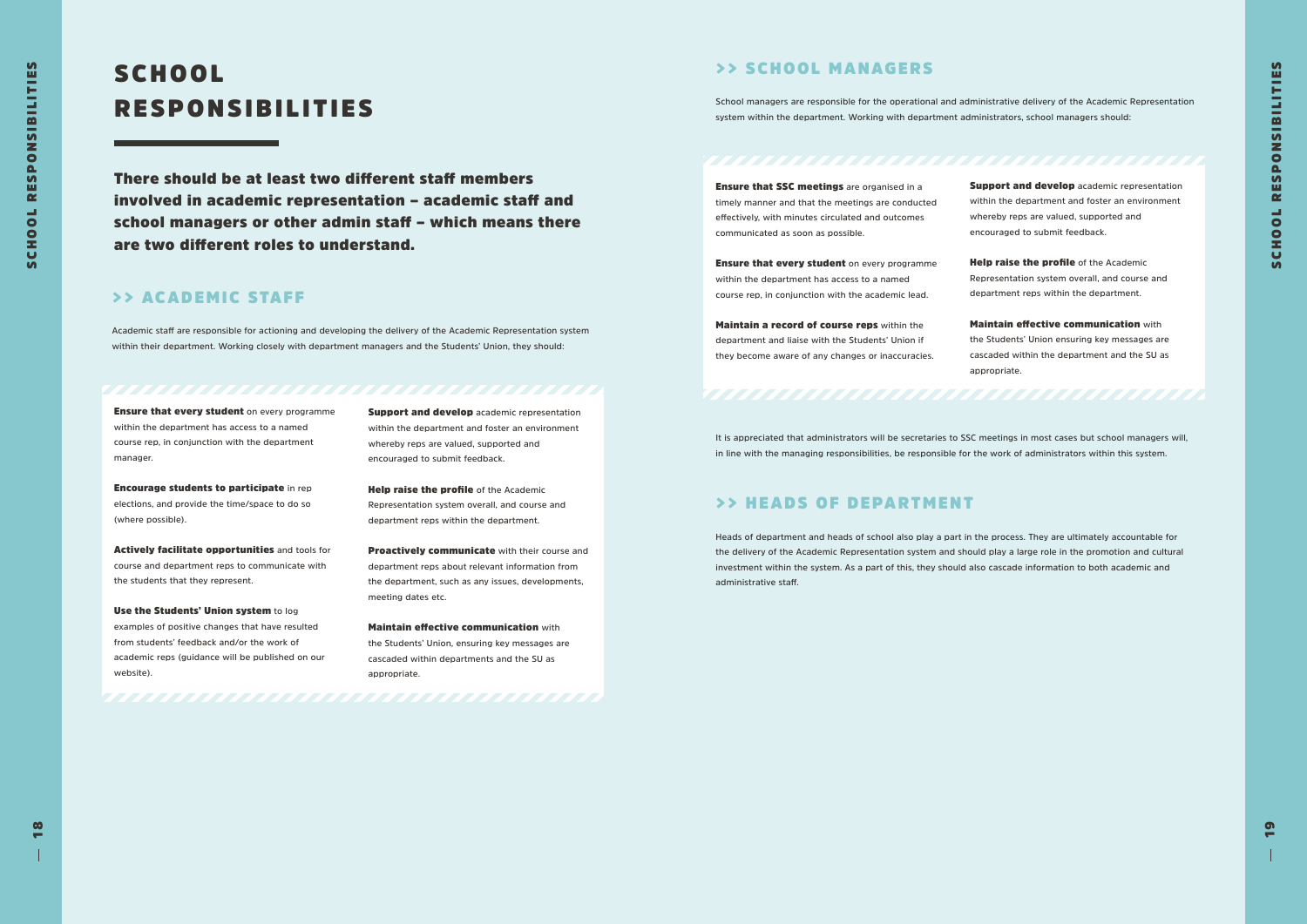### <span id="page-10-0"></span>JARGON BUSTER SKILLS Teamwork

#### Agenda

**This is a list of items due to be covered at a meeting, in the order they are going to be discussed. You should receive this around one week before the meeting is due to take place.**

#### Apologies

**Any member who is unable to attend a meeting sends apologies to the committee secretary in advance. The apologies are usually read out or noted at the start of the meeting. If you cannot attend for any reason you should always send your apologies.**

#### Chair of the meeting

**The chair of a meeting is responsible for ensuring that the whole thing runs smoothly. They keep the meeting to the agenda and ensure that everyone has a chance to speak by facilitating equal and open discussion.**

#### Hard to reach students

**A term used by the sector to indicate students who, for many reasons, may not be able to partake in the full university experience. This includes, but is not limited to, commuting students, mature students and student parents.**

#### Matter arising

**This is used for updates on progress of actions from previous meetings and is your opportunity to discuss where things are up to, and how to solve any further problems that may have occurred.**

#### Minutes

**The minutes of a meeting should be an accurate record of what was discussed, actions that were agreed and who is responsible for completing them. The minutes of a previous meeting will be checked at the start of the next meeting and any errors will be corrected. Minutes are a useful tool for following up on actions that might not have been completed.**

#### National Union of Students (NUS)

**The National Union of Students is a confederation of all the students' unions throughout the United Kingdom. It is the central organisation for all of the affiliated unions.**

#### Sabbatical Officers

**Your sabbatical officers are a team of five full-time elected officers who lead the direction of the Union. They sit on the highest decision making meetings in College, ensuring that student voice is represented. They also campaign and lobby for the changes you want to see in their respective areas.**

**The ability to work effectively in a group or team to achieve goals.**

#### Leadership

**To show initiative and show good leadership skills.**

#### Organisation / time management

**To manage and prioritise your workload and time effectively.**

#### Listening

**Are you a good listener? Do you concentrate fully on what is being said rather than just hearing the message of the speaker?**

#### Written communication

**The ability to write accurately, clearly and concisely in a variety of styles.**

#### Research and analytical skills

**The ability to gather, interpret and analyse information.**

#### Strategic thinking

**You have a vision of where you want to be and are working to achieve it.**

#### Decision making

**The ability to make good decisions that support any goals you are hoping to achieve.**

#### Problem solving

**You can identify a problem, work out how to solve it and make a decision on the implementation of a fix.**

#### Delegation skills

**You are confident in delegating responsibility to others members of a team to give them a taste of leadership and keep them motivated.**

 $\overline{2}$ 

### SKILLS GLOSSARY

**You'll acquire a lot of skills within this role that will be beneficial for your career goals.** 

**When completing job applications, potential employers will be looking for the skills you've gained from this role, and how they relate to the post you'll be applying for.** 

**Here are some of the key areas that you can include in your covering letters and CV to help you on the pathway to that dream career.**

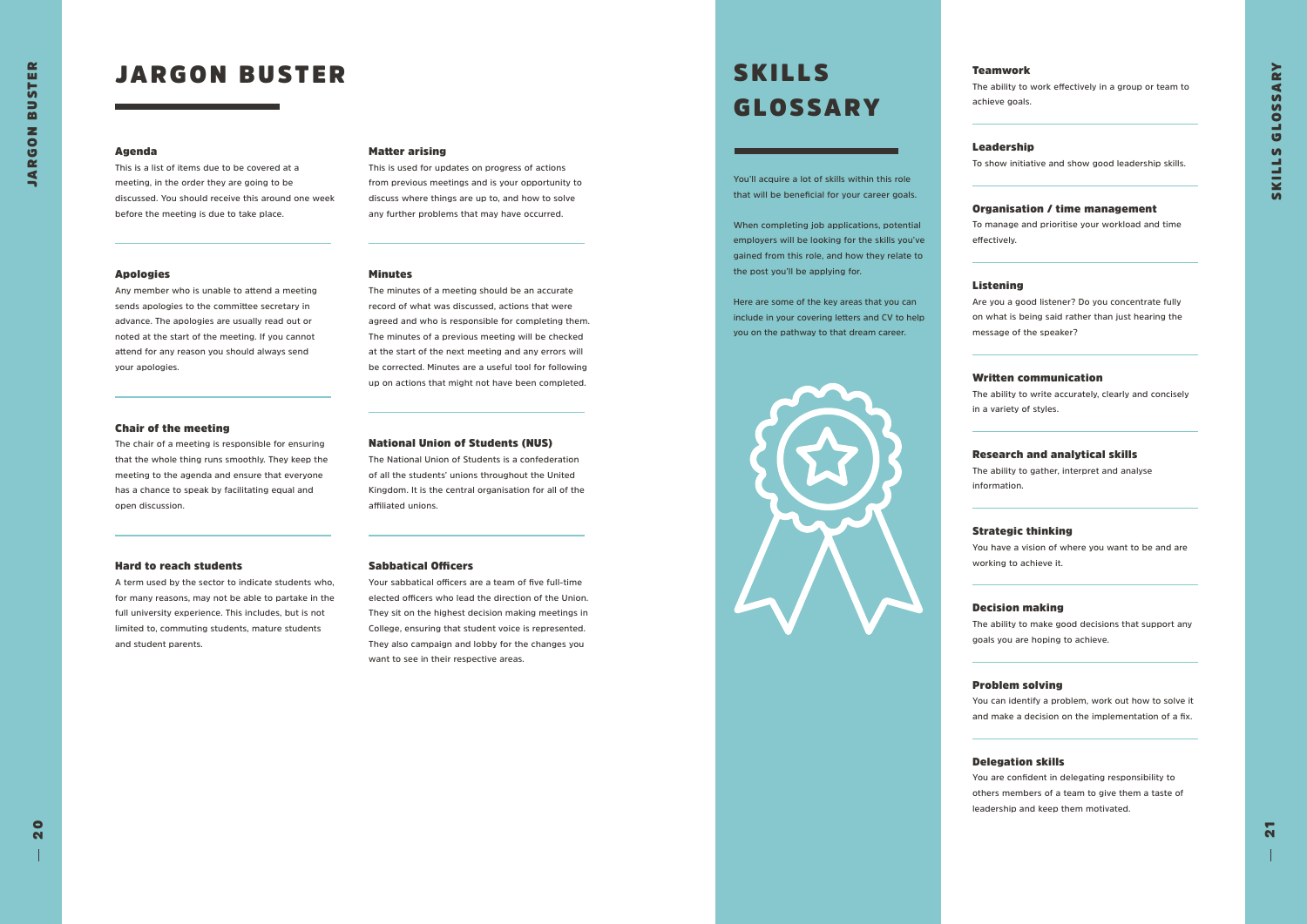|      | <b>Essential</b> | <b>Desirable</b> |
|------|------------------|------------------|
| t    |                  |                  |
|      |                  |                  |
|      |                  |                  |
| ely/ |                  |                  |
|      |                  |                  |

#### Accountabilities

**The Course Rep position plays a key role in improving students' academic experience. You'll be accountable for:**

**a) Proactively and effectively gathering feedback from students that you represent – building up an understanding of what is working well and what could be improved.**

**b) Exercising influence through a range of relationships, networks and meetings to achieve positive change on behalf of the students you represent.**

**c) Communicating progress and the outcomes of feedback to students – to ensure they understand what has, and will, happen as a result of their feedback.**

**d) Escalating issues that affect students beyond your programme.**

**e) Acting as a positive ambassador for the Students' Union and academic reps.**

#### Responsibilities and Duties:

**In order to fulfil these accountabilities, you will be expected to:**

**a) Ensure that you connect with all students that you represent and present a balanced view.**

**b) Engage with underrepresented and hard to reach students, actively seeking out minority voices and representing them.**

**c) Attend Staff-Student Committee (SSC) meetings and prepare effectively for those meetings by reading** 

**agendas, minutes and papers, and putting important items on the agenda.**

**d) Maintain strong ongoing relationships with your programme leader/manager/head, and provide regular input about what is working well and what could be improved.**

**e) Work in partnership with staff within your programme and department to co-create solutions and positive developments that will benefit students.**

| Title            | Course Rep                                                                                                                                                                                                                         |
|------------------|------------------------------------------------------------------------------------------------------------------------------------------------------------------------------------------------------------------------------------|
| <b>Selection</b> | Elected within your specific programme cohort.                                                                                                                                                                                     |
| <b>Purpose</b>   | To effectively represent students' academic interests at programme level.<br>To create change at programme level that improves the academic experience<br>of students.<br>To escalate any issues that exist beyond your programme. |

# <span id="page-11-0"></span>APPENDIX A: ROLE DESCRIPTIONS COURSE REP

**f) Where applicable, work with the department rep to actively engage with, and participate in, Periodic Departmental Reviews.**

**g) Work together with students, university staff and the Students' Union to ensure the success of the Academic Representative system.** 

#### **Skills, Experience and Qualities**

**Excellent communication skills – ability to listen and represent views effectively.**

**Willingness to learn and build a good understanding of education policy issues.**

**Commitment to diversity, equality and inclusion along with a willingness to proactively seek out voices that are underrepresented.**

**Ability to use technology and social media to network effectively with other students.**

**Willingness to get involved and represent students' academic interests.**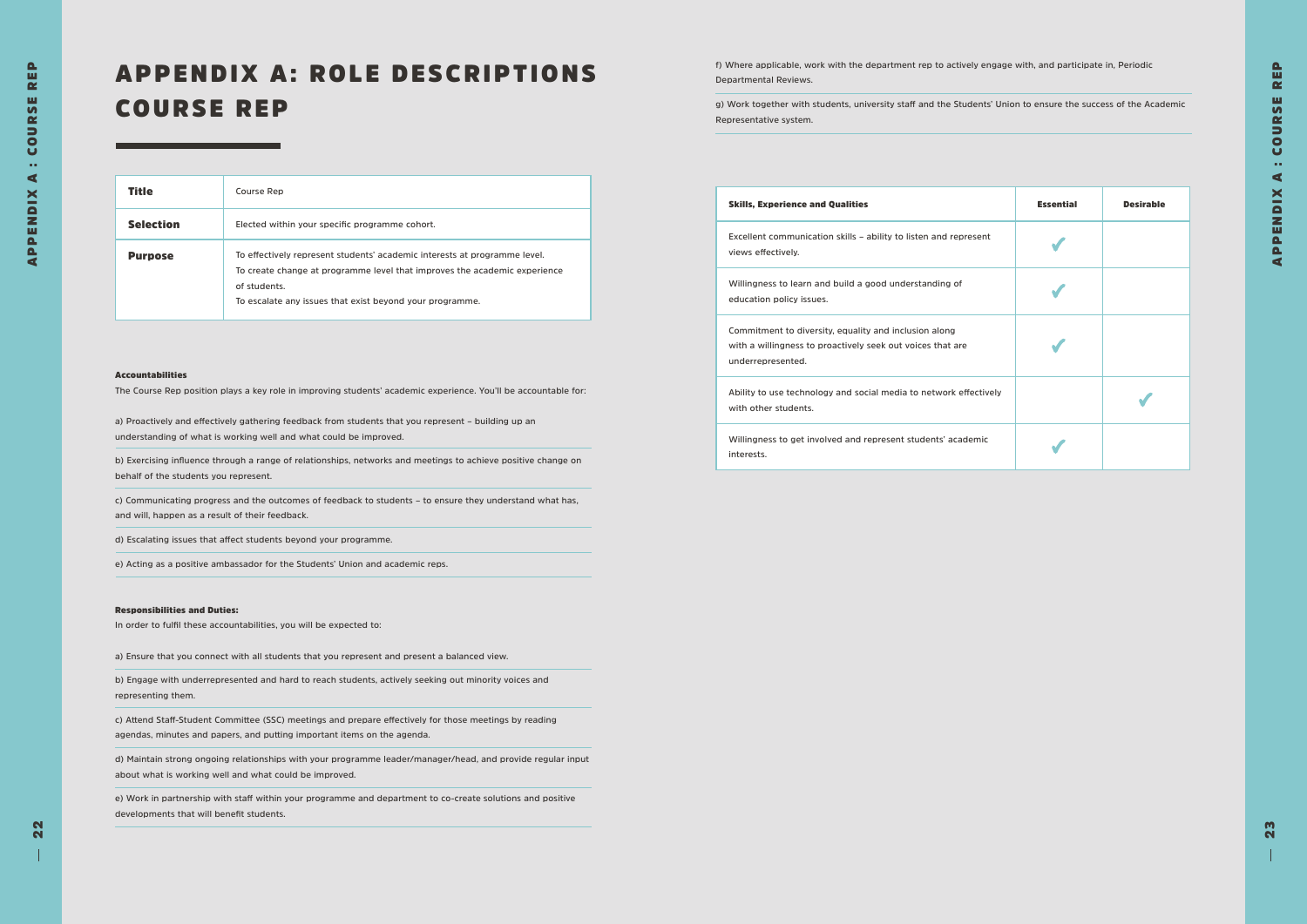25

#### Accountabilities

**The Department Rep position plays a key role in improving students' academic experience. You will be accountable for:** 

**a) Proactively and effectively gathering feedback from course reps – building up an understanding of what is working well and what could be improved across your department.**

**b) Exercising influence at department level through a range of relationships, networks and meetings to achieve positive change on behalf of the students you represent.**

**c) Communicating progress and the outcomes of feedback to course reps and students in your department – to ensure they understand what has, and will, happen as a result of their feedback.**

**d) Escalating issues that affect students beyond your department.**

**e) Acting as a positive ambassador for the Students' Union and academic reps.**

#### Responsibilities and Duties:

**In order to fulfil these accountabilities, you will be expected to:**

**a) Ensure that you connect with, and regularly meet, course reps within your department and present a balanced view based on their feedback.**

**b) Engage with underrepresented and hard to reach students, actively seeking out minority voices and representing them.**

**c) Chair Staff-Student Committee (SSC) meetings and prepare effectively for those meetings by working with key University contacts to develop agendas and papers, and ensure that agendas reflect key issues.**

**d) Contribute to Periodic Departmental Reviews, where applicable, ensuring engagement and attendance of course reps in order for them to present a comprehensive and balanced view.**

| <b>Title</b>     | Department Rep                                                                                                                                                                                                                                                                                                                                        |
|------------------|-------------------------------------------------------------------------------------------------------------------------------------------------------------------------------------------------------------------------------------------------------------------------------------------------------------------------------------------------------|
| <b>Selection</b> | Elected by students within your department.                                                                                                                                                                                                                                                                                                           |
| <b>Purpose</b>   | To effectively represent students' academic interests at department level.<br>To create change at department level that improves the academic experience<br>of students.<br>To engage course reps within your department, support them and identify<br>where issues are department-wide.<br>To escalate any issues that exist beyond your department. |

# APPENDIX B: ROLE DESCRIPTIONS DEPARTMENT REP

**e) Undertake the role of Curriculum Consultant, working with departments and the College to provide feedback on, and validate, new courses.**

**f) Work in partnership with staff within your department to ensure the outcomes of annual reviews are implemented and ensure its inclusion in the SSC agenda.**

**g) Attend other department level meetings as appropriate.**

**h) Maintain strong ongoing relationships with your head of department, department manager and other key university contacts, and provide regular input about what is working well and what could be improved.**

**i) Work in partnership with staff within your department to co-create solutions and positive developments that will benefit students.**

**j) Provide feedback and share best practice with other department, course and school reps.**

**k) Work together with students, University staff and the Students' Union to ensure the success of the Academic Representative system.**

#### **Skills, Experience and Qualities**

**Excellent communication skills – ability to listen and represent views effectively.**

**Basic understanding of education policy issues and willingness to learn more.**

**Commitment to diversity, equality and inclusion along with a willingness to proactively seek out voices that are underrepresented.**

**Ability to use technology and social media to network effectively with other students.**

**Experience of leading others, either at Royal Holloway or elsewhere.**

**Ability to motivate and inspire other reps and support them to thrive.**

**Willingness to get involved and represent students' academic interests.**

|                                                                                  | <b>Essential</b> | <b>Desirable</b> |
|----------------------------------------------------------------------------------|------------------|------------------|
| t                                                                                |                  |                  |
| ss                                                                               |                  |                  |
|                                                                                  |                  |                  |
| ely/                                                                             |                  |                  |
|                                                                                  |                  |                  |
| o                                                                                |                  |                  |
| ֖֖֖֖֖֖֖֖֧֖֖֖֧֧֖֧֧֪֪֪֪֪֪֪֪֪֪֪֪֪֪֪֪֪֪֪֪֪֪֪֪֪֪֪֪֪֪֪֚֚֚֚֚֚֚֚֚֚֚֚֚֚֚֚֚֚֚֚֚֚֡֝֝֓֞֝֬֝֓֞ |                  |                  |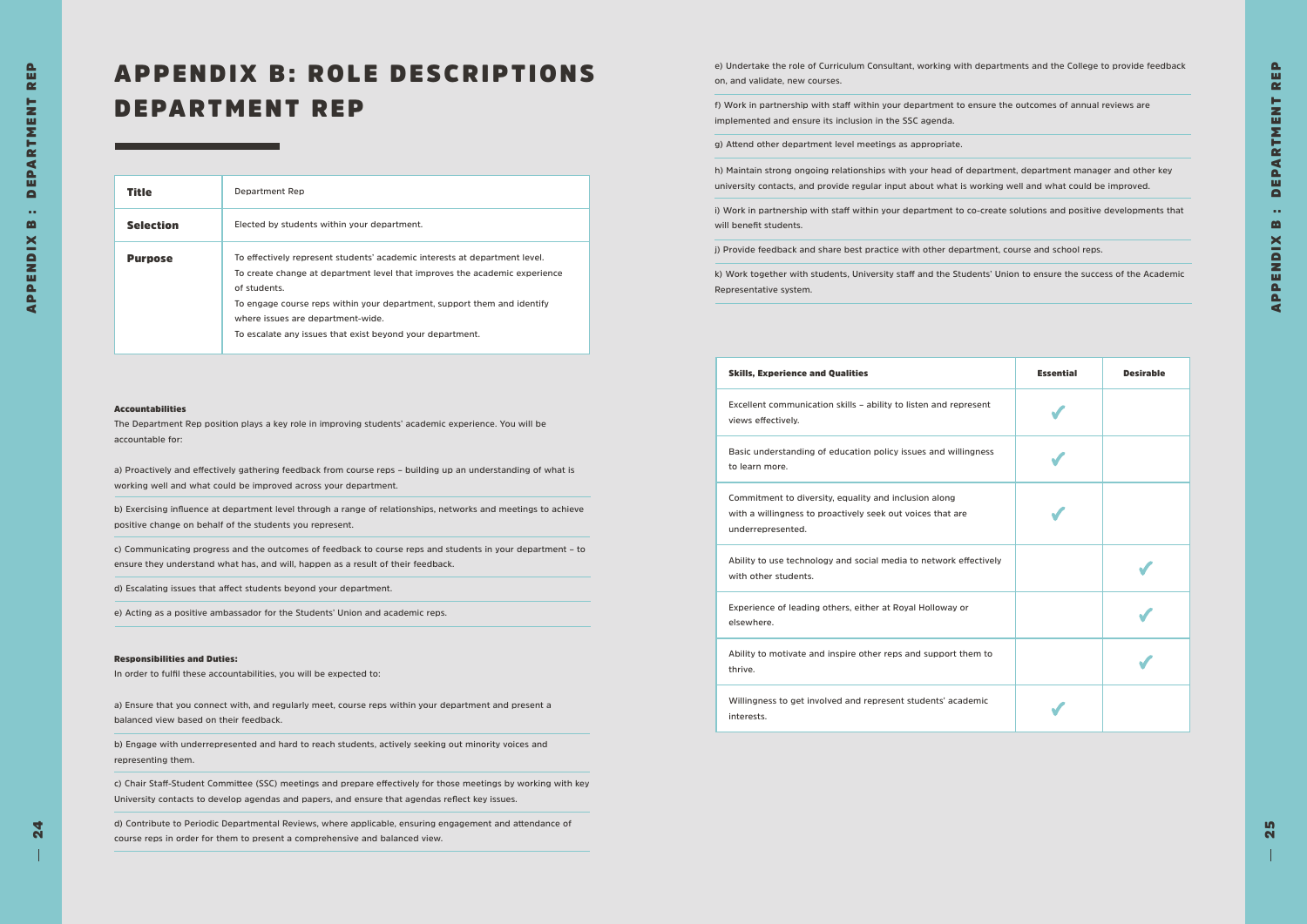|     | <b>Essential</b> | <b>Desirable</b> |
|-----|------------------|------------------|
| t   |                  |                  |
| SS. |                  |                  |
| f   |                  |                  |
|     |                  |                  |
| ely |                  |                  |
|     |                  |                  |
|     |                  |                  |
|     |                  |                  |

#### Accountabilities

**The School Rep post plays a key role in improving students' academic experience. You'll be accountable for:** 

**a) Proactively and effectively gathering feedback from department reps – building up an understanding of what is working well and what could be improved across your school.**

**b) Exercising influence at school level through a range of relationships, networks and meetings to achieve positive change on behalf of the students you represent.**

**c) Communicating progress and the outcomes of feedback to department reps, course reps and students in your school – to ensure they understand what has, and will, happen as a result of their feedback.**

**d) Escalating issues that affect students beyond your school.**

**e) Acting as a positive ambassador for the Students' Union and academic reps.**

#### Responsibilities and Duties:

 **In order to fulfil these accountabilities, you will be expected to:**

**a) Ensure that you connect with, and regularly meet, department reps within your school and present a balanced view based on their feedback.**

**b) Ensure that you support department reps in engaging with, and contributing to, departmental level initiatives, such as Annual Reviews.**

**c) Engage with underrepresented and hard-to-reach students, actively seeking out minority voices and representing them.**

**d) Attend school level meetings, such as School Education Committee and School Board.**

**e) Maintain strong ongoing relationships with your head of school and other key University contacts, and provide regular input about what is working well and what could be improved.**

Ability to use technology and social media to network effectively **with students.**

| <b>Title</b>     | School Rep                                                                                                                                                                                                                                                                                                                            |
|------------------|---------------------------------------------------------------------------------------------------------------------------------------------------------------------------------------------------------------------------------------------------------------------------------------------------------------------------------------|
| <b>Selection</b> | Elected by students within your school.                                                                                                                                                                                                                                                                                               |
| <b>Purpose</b>   | To effectively represent students' academic interests at school level.<br>To create change at school level that improves the academic experience of<br>students.<br>To engage department reps within your school, support them and identify where<br>issues are school-wide.<br>To escalate any issues that exist beyond your school. |

# APPENDIX C: ROLE DESCRIPTIONS SCHOOL REP

**f) Work in partnership with staff within your school to co-create solutions and positive developments that will benefit students.**

**g) Attend and provide feedback at Education Executive to share best practice with other school reps.**

**h) Ensure that positive changes are logged, recognised and celebrated.**

**i) Work together with students, university staff and the Students' Union to ensure the success of the Academic Representative system.**

#### **Skills, Experience and Qualities**

**Excellent communication skills – ability to listen and represent views effectively.**

**Good understanding of education policy issues and willingness to learn more.**

**Strong ability to influence others and create change on behalf of others.**

**Commitment to diversity, equality and inclusion along with a willingness to proactively seek out voices that are underrepresented.**

**Experience of the Academic Representation system at Royal Holloway or elsewhere.**

**Ability to motivate and inspire other reps and support them to thrive.**

**Willingness to get involved and represent students' academic interests.**